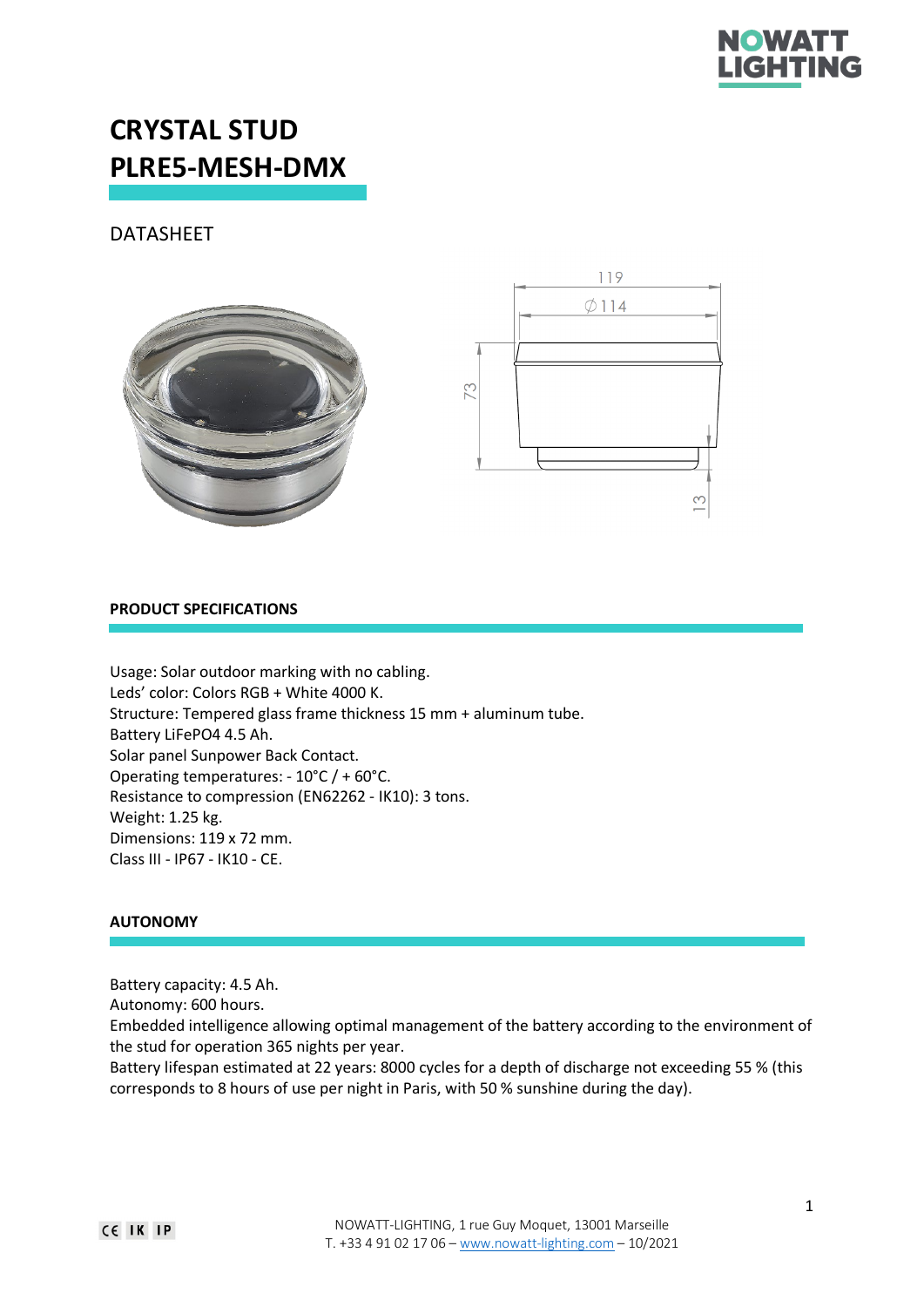

## **CONNECTION**

The Nowatt Lighting Gateway makes the link between a DMX system and the Crystal studs PLRE5- MESH.



The Nowatt Gateway receives the scenario sent by DMX.

The Gateway antenna sends the scenario to the nearby Crystal studs PLRE5-MESH, then the studs transmit the scenario to each other step by step.



The Nowatt Gateway can fit into a cabinet or into a light pole. It is connected to the DMX network as well as to a power supply. The antenna must be attached to the outside of the pole or the cabinet as close as possible to a Crystal stud PLRE5-MESH.

Entrance:

- 230 V / 50 Hz power supply on connection terminal block via cable gland.
- DMX input on waterproof XLR connector.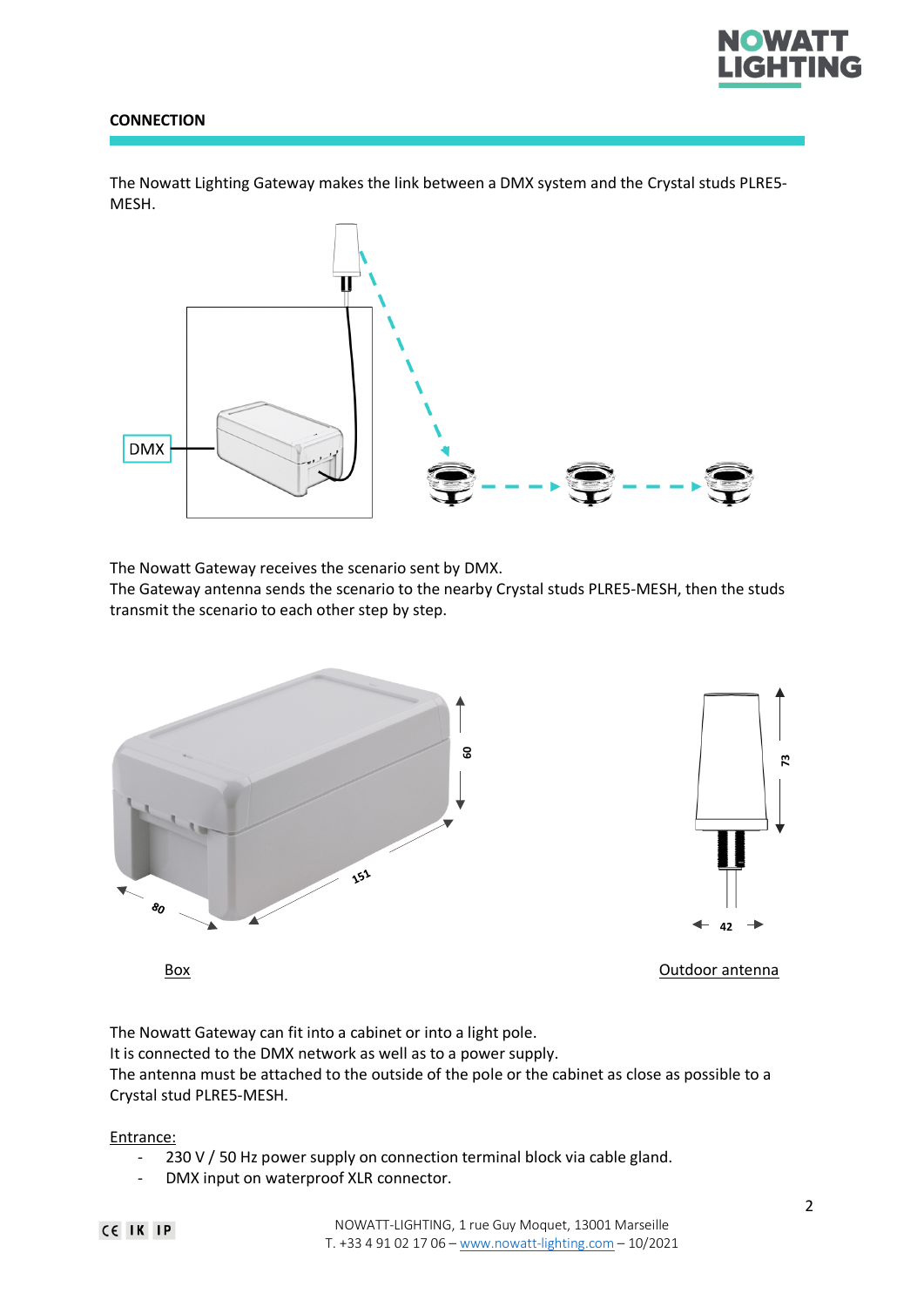

Exit:

- Remote antenna: height 73 mm x diameter 42 mm.
- Cable length: 2 m.

Box:

- Plastic.
- Dimensions: 151 x 80 x 60 mm.
- Weight: 600 g.

Operating temperature: - 20° C / + 70° C. Class III - IP67 - IK08.

The Gateway requires 10 dedicated DMX channels for Nowatt Lighting studs. The DMX programming takes place 5 minutes before the start of the scenarios of the PLRE5-MESH.

Mesh communication by radio frequency between the Gateway and the studs, and among the studs: protocol developed by Nowatt in 868 MHz.

Maximum distance between two studs: 5 meters.

# **FEATURES**

The Nowatt Gateway allows synchronization among the PLRE5 studs and possibly with a group of wired devices controlled via DMX.

The Crystal studs PLRE5-MESH-DMX all precisely light up at the same time each evening, at the time indicated via DMX.

Each stud knows exactly where it is in the Mesh network, and when and how it should light up during the scenario.

The 10 DMX channels dedicated to the Nowatt Lighting Gateway allow programming of up to 254 different groups of PLRE5-MESH studs.

Each group can contain up to 254 studs all having the same scenario. The studs of the same group light up at the same time, in the same way: same color, same intensity, same light scenario (monochrome, flash, etc.)

A Gateway can drive a maximum of 64,516 Crystal studs PLRE5-MESH-DMX.

The scenario programming should be done by a DMX specialist, after a short training by the technical team of Nowatt Lighting.

Reprogramming is done easily.

Either a programmer comes on site to choose the scenario and modify it when necessary. Or, if the DMX programmer is equipped with a calendar, the scenarios are pre-recorded for all the nights of the year.

Crystal studs PLRE5-MESH can optionally be used as PLRE4.

See the datasheet of Crystal stud PLRE4.

CAUTION: The use of PLRE5-MESH in a PLRE4 operating mode overwrites any MESH scenario implemented in the Crystal studs.